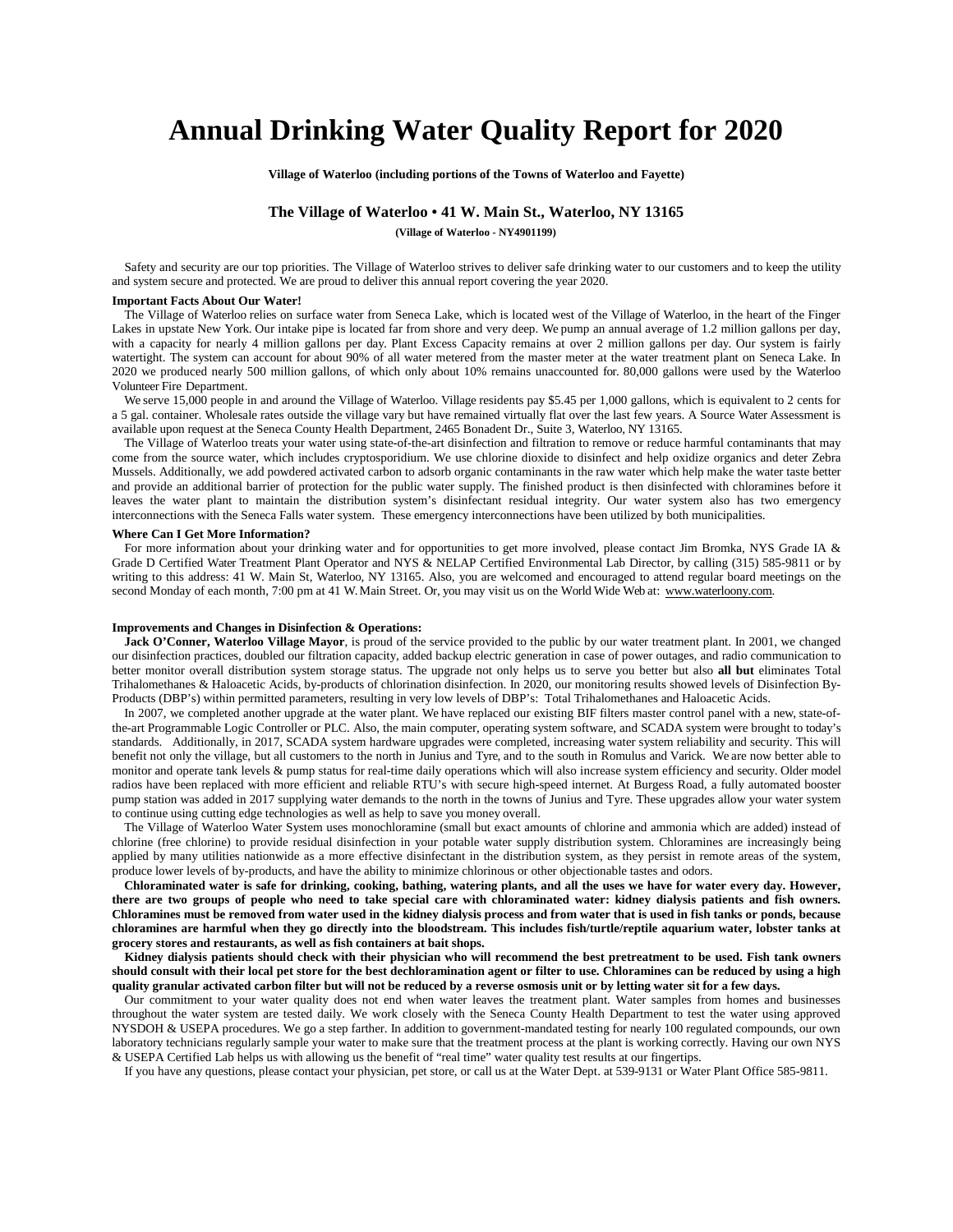**The Village of Waterloo 2020 Monitoring Results for Contaminants in Drinking Water** Some people may be more vulnerable to contaminants in drinking water than the general population. Immuno-compromised persons such as persons with cancer undergoing chemotherapy, persons who have undergone organ<br>transplants, people with HIV/AIDS or other imm

| <b>Microbiological Contaminants</b>           |                       |                |                                              |            |                            |                                         |                                                                                                                                |  |  |
|-----------------------------------------------|-----------------------|----------------|----------------------------------------------|------------|----------------------------|-----------------------------------------|--------------------------------------------------------------------------------------------------------------------------------|--|--|
| Contaminant                                   | Violation<br>(Yes/No) | Date of Sample | <b>Level Detected</b>                        | Unit       | <b>MCLG Health</b><br>Goal | Regulatory<br>Limit (MCL, TT<br>or ACL) | <b>Potential</b><br>Source of<br>Contamination                                                                                 |  |  |
| Turbidity <sub>1</sub>                        | NO                    | 12/12/20       | 0.980                                        | <b>NTU</b> | <b>NA</b>                  | 1.00                                    | Soil runoff, algae                                                                                                             |  |  |
| <b>Distribution</b><br>Turbidity <sub>1</sub> | ΝO                    | 2/20/20        | 0.270                                        | <b>NTU</b> | <b>NA</b>                  | 5.00                                    |                                                                                                                                |  |  |
| Inorganic<br><b>Contaminants</b>              |                       |                |                                              |            |                            |                                         |                                                                                                                                |  |  |
| <b>Nitrate</b>                                | ΝO                    | 8/10/20        | 0.442                                        | mg/L       | 10                         | 10                                      | Runoff from fertilizer<br>use; Leaching from<br>septic tanks, sew<br>age; Erosion of natural                                   |  |  |
| Nitrite                                       | <b>NO</b>             | 8/10/20        | < 0.025                                      | mg/L       | 1                          | 1                                       | dep.<br>Runoff from fertilizer<br>use; Leaching from<br>septic tanks, sew-<br>age; Erosion of natural                          |  |  |
| Antimony                                      | ΝO                    | 7/23/19        | < 0.4                                        | ug/L       | $\,6$                      | $6\phantom{1}6$                         | dep.<br>Discharge from<br>petroleum refineries;<br>fire retardants;<br>ceramics;<br>electronics; solder                        |  |  |
| Sodium <sub>2</sub>                           | ΝO                    | 8/10/20        | 74.1 (single<br>sample)                      | mg/L       | NA                         | 250                                     | Naturally<br>occurring                                                                                                         |  |  |
| <b>Barium</b>                                 | ΝO                    | 7/23/19        | 0.0260                                       | mg/L       | $\overline{2}$             | $\overline{2}$                          | Erosion of<br>natural                                                                                                          |  |  |
| Arsenic                                       | ΝO                    | 7/23/19        | 1.1                                          | ug/l       | $\boldsymbol{0}$           | 10                                      | deposits<br>Erosion of natural<br>deposits; runoff from<br>orchards; runoff from<br>glass and electronics<br>production wastes |  |  |
| Copper                                        | ΝO                    | 6/18-24/19     | 0.754<br>(90th<br>percentile)<br>0.025-0.775 | mg/L       | 1.3                        | $1.3 = AL$                              | Corrosion of<br>plumbing systems;<br>erosion of natural<br>deposits.                                                           |  |  |
| Lead <sub>3</sub>                             | <b>NO</b>             | $6/18 - 24/19$ | 0.0048 (90th<br>percentile)<br>ND-0.0087 3   | mg/L       | $\boldsymbol{0}$           | $0.015 = AL$                            | Corrosion of<br>plumbing systems;<br>erosion of natural<br>deposits.                                                           |  |  |
| Fluoride <sub>4a.4b</sub>                     | ΝO                    | 7/23/19        | < 0.2                                        | mg/L       | $0.8 - 2.2$                | 2.2                                     | Erosion of<br>natural                                                                                                          |  |  |
| Nickel                                        | <b>NO</b>             | 7/23/19        | 0.0009                                       | mg/L       | <b>NA</b>                  | <b>NA</b>                               | deposits<br>Naturally<br>Occurring                                                                                             |  |  |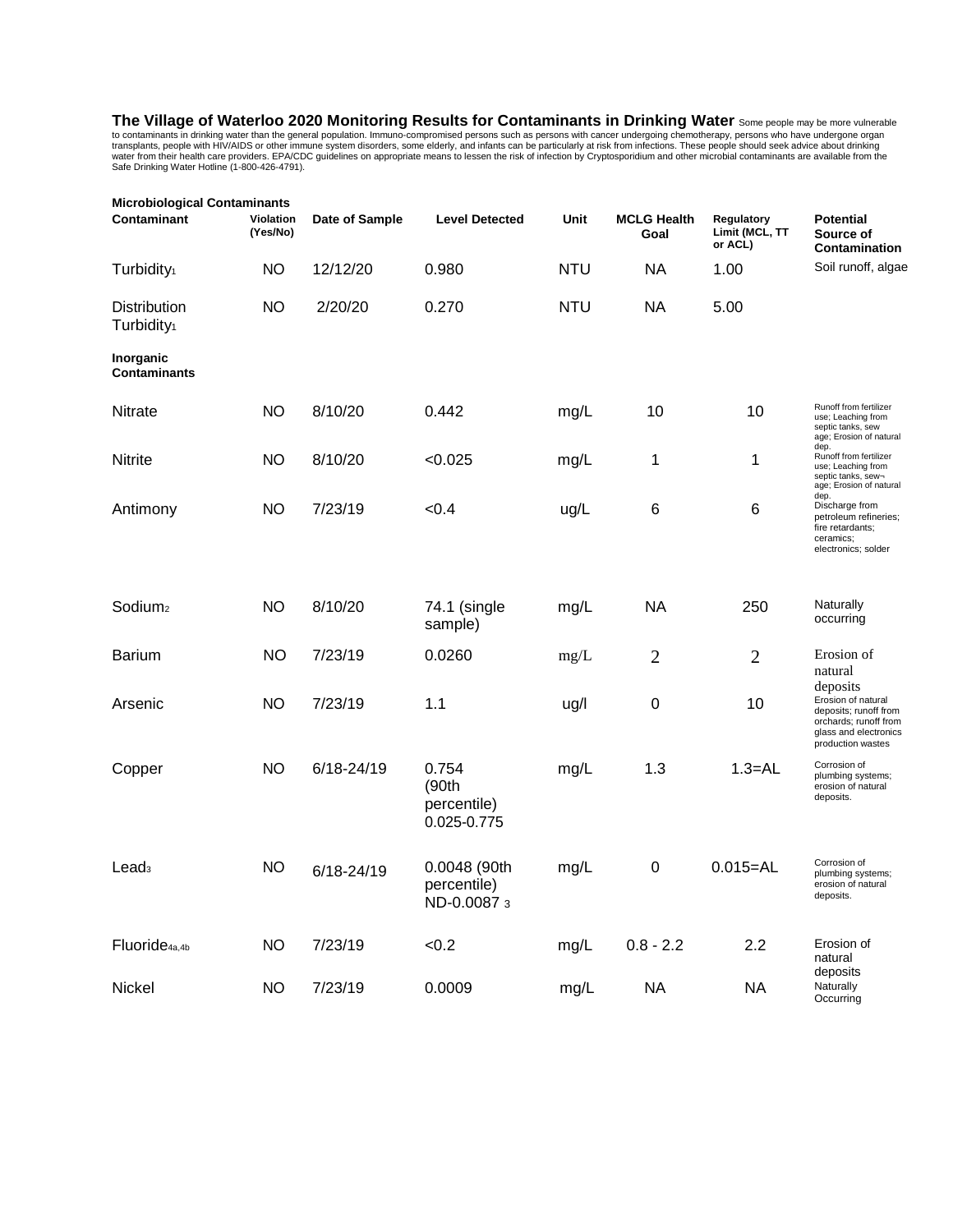# **Other**

| <b>Chlorine Dioxide</b>                  | <b>NO</b> | 11/29/19 | 620                        | ug/L | MRDLG=800 | $MRDL=800$ | Water additive<br>used to control<br>microbes. (Primary                   |
|------------------------------------------|-----------|----------|----------------------------|------|-----------|------------|---------------------------------------------------------------------------|
| Chlorite<br>1/qtr                        | <b>NO</b> | 10/8/19  | 350                        | ug/L | 1000      | 1000       | Disinfection).<br>Byproduct of<br>drinking water<br>disinfection          |
| Chloramines                              | <b>NO</b> | 11/21/20 | 3.75                       | mg/L | <b>NA</b> | 4.00       | Water additive<br>used to control<br>microbes. (Primary<br>Disinfection). |
| Trihalomethanes<br>$1$ /year             | <b>NO</b> | 8/10/20  | 12.2 site 1<br>15.0 site 2 | ug/L | 0         | 80         | Byproduct of<br>drinking water<br>disinfection<br>MCL is 80               |
| <b>Haloacetic Acids</b><br>$(HAA5)$ 1/yr | <b>NO</b> | 8/10/20  | 9.4 site 1<br>8.7 site 2   | ug/L | <b>NA</b> | 60         | Byproduct of<br>drinking water<br>disinfection<br>MCL is 60               |
| <b>TOC (Total Organic</b><br>Carbon)     | <b>NO</b> | 10/14/20 | 4.45                       | mg/L | <b>NA</b> | <b>NA</b>  | Naturally<br>Occuring                                                     |
| Other                                    |           |          |                            |      |           |            |                                                                           |
| Microcystin                              | <b>NO</b> | 2020     | Non detect 2020            | ug/L | 0.3       | 0.3        | Algal Toxin                                                               |
| <b>PFAS</b>                              |           |          |                            |      |           |            |                                                                           |
| <b>PFOA</b>                              | <b>NO</b> | 8/10/20  | 0.00131                    | ug/L |           |            |                                                                           |
|                                          | <b>NO</b> | 6/22/20  | 0.00139                    | ug/L |           |            |                                                                           |
|                                          | <b>NO</b> | 10/14/20 | 0.00125                    | ug/L |           |            |                                                                           |
| <b>PFHxS</b>                             | <b>NO</b> | 9/10/19  | 0.00279                    | ug/L |           |            |                                                                           |
| <b>PFHxA</b>                             | <b>NO</b> | 6/22/20  | 0.00091                    | ug/L |           |            |                                                                           |
| <b>PFOS</b>                              | <b>NO</b> | 8/10/20  | 0.00091                    | ug/L |           |            |                                                                           |

All of our Water System Operators are New York State Department of Health certified to operate the water plant and/or water distribution system.

# **Are there Contaminants in our Drinking Water?**

According to State regulations, the Village of Waterloo routinely monitors your drinking water for various contaminants. Your water is tested for radiological contaminants, inorganic contaminants, nitrate, lead and copper, volatile organic contaminants, synthetic organic contaminants and trihalomethanes. Additionally, your water is tested for E. coli, coliform, and other bacteria. Only the contaminants detected in your drinking water are included in the Table of Detected Contaminants.

Drinking water, including bottled water, may reasonably be expected to contain at least small amounts of some contaminants. The presence of contaminants does not necessarily indicate that water poses a health risk. More information about contaminants and potential health effects can be obtained by calling the EPA's Safe Drinking Water Hotline (1-800-426-4791).

In general, the sources of drinking water (both tap water and bottled water) include rivers, lakes, streams, ponds, reservoirs, springs, and wells. As water travels over the surface of the land or through the ground, it dissolves naturally occurring minerals and can pick up substances resulting from the presence of animals or from human activities. Contaminants that may be present in source water include microbial contaminants; inorganic contaminants; pesticides and herbicides; organic chemical contaminants; and radioactive contaminants. In order to ensure that tap water is safe to drink, the State and the USEPA prescribe regulations which limit the amount of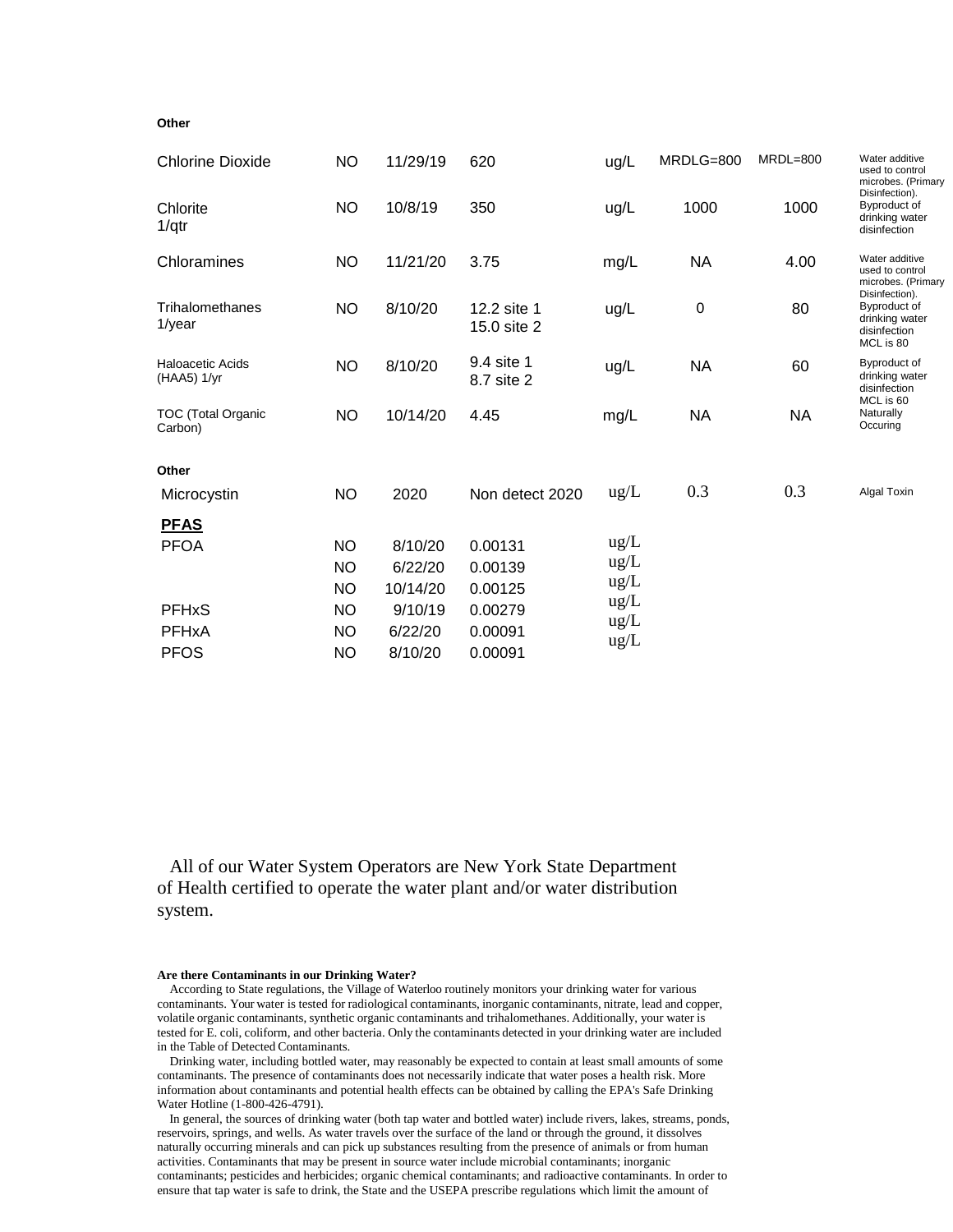certain contaminants in water provided by public water systems. The New York State Health Department and the FDA regulations establish limits for contaminants in bottled water which must provide the same protection for public health.

# **Definitions:**

*Maximum Contaminant Level (MCL):* The highest level of a contaminant that is allowed in drinking water. MCLs are set as close to the MCLGs as feasible using the best available treatment technology. *Maximum Contaminant Level Goal (MCLG):* The level of a contaminant in drinking water below, which there is no known or expected risk to health. MCLGs allow for a margin of safety. *Action Level (or AL):* The concentration of a contaminant, which, if exceeded, triggers treatment or other requirements, which a water system must follow.

*Treatment Technique (or TT):* A required process intended to reduce the

level of a contaminant in drinking water. *90th Percentile:* 90% of samples are equal to or less than the number in the chart. *NTU (or Nephelometric Turbidity Units):* A measure of clarity. *NA:* Not applicable. *ppt: (or parts per trillion)*: nanograms per liter (ng/l). *ppb: (or parts per billion)*: micrograms per liter (ug/l). *ppm: (or parts per million)*: milligrams per liter (mg/l). *pCi/L (or picocuries perliter):* a measure of radioactivity. *MRDL:* Maximum Residual Disinfectant Level. *MRDLG:* Maximum Residual Disinfectant Level Goal.

# **NOTES:**

The state allows us to monitor for some contaminants less than once per year because the concentrations of these contaminants do not change frequently. Some of our data, though accurate, are more than one-year-old.

1 - Turbidity is a measure of the cloudiness of the water. We monitor it because it is a good indicator of the effectiveness of our filtration system. Our highest single turbidity measurement for the year 2020 was 0.98 NTU. State regulations require that turbidity samples collected have measurements below 1.00 NTU. All levels recorded were within the acceptable range allowed and did not constitute a treatment technique. No distribution system turbidity exceeded the NYS allowance.

2 – Water containing more than 20mg/l of sodium should not be used for drinking by people on severely restricted sodium diets. Water containing more than 270mg/l of sodium should not be used for drinking by people on

3 – The level presented represents the 90th percentile of the sites tested. The action

level for lead was exceeded at two of the 42 sites tested.

4a & 4b - Water additive that promotes strong teeth; discharge from fertilizer and aluminum factories. Some people who drink water containing fluoride in excess of the MCL over many years could get bone disease, including pain and tenderness of the bones. Children may get mottled teeth.

#### **Water Conservation Tips**

Water conservation measures not only save the supply of our water source but can also cut the cost of water treatment. They can cut the energy costs at the treatment facility associated with pumping, and chemical costs for processing of the water. There are several measures you as the water consumer can do to conserve on waterusage.

#### **Conservation measures you can use inside your home include:**

1. 1. Fixing leaking faucets, pipes, toilets, etc.

- 2. 2. Installation of water-saving devices in faucets, toilets and appliances. Low flow fixtures are now the only kind produced since 1994. Simply replacing old fixtures with new will reduce water consumption by nearly one since 1994. Simply replacing old fixtures with new will reduce water consumption by nearly
- 3. 3. Wash only full loads of laundry.
- 4. 4. Don't use the toilet for trash disposal.
- 5. 5. Take shorter showers. Do not let the water run while shaving, washing, brushing teeth, or cleaning fruits and vegetables.
- 6. 6. Soak dishes before washing. Run the dishwasher only whenfull.

# **You can conserve outdoors as well:**

- 1. 1. Water the lawn and garden as little as possible. If you must water, do so in the early morning or evening.
- 2. 2. Use mulch around plants and shrubs or choose plants that don't need muchwater.